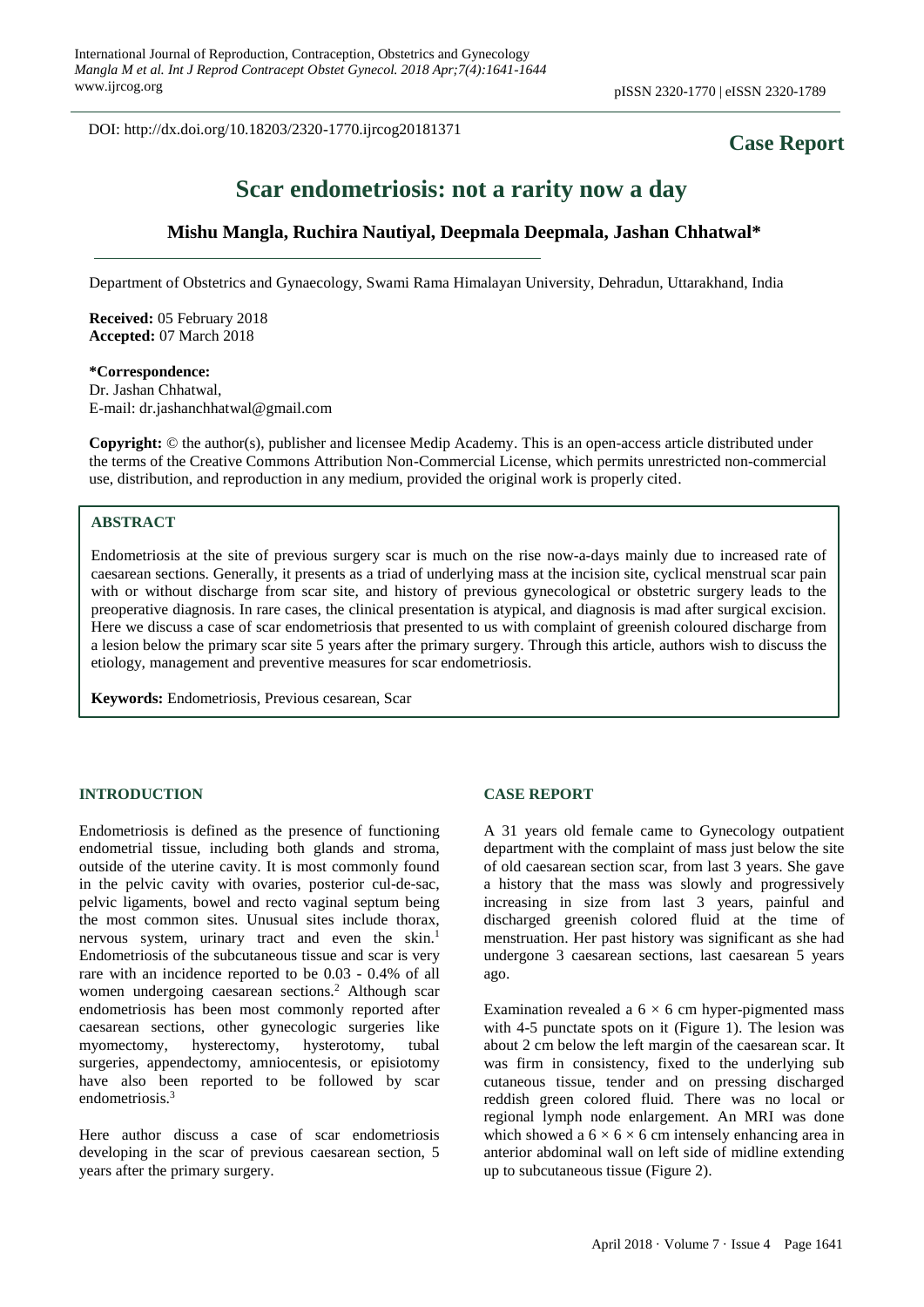

**Figure 1: Hyper-pigmented mass with punctate spots.**



**Figure 2: MRI scan showing enhanced area in anterior abdominal wall on left side of midline extending up to subcutaneous tissue.**



#### **Figure 3: Excision of lesion with 1cm surrounding tissue and excised tissue.**

A probable diagnosis of scar endometriosis was made due to the typical cyclic relation of clinical features with menstruation. After all pre-operative preparations, patient was posted for surgical excision of the lesion. Around 1 cm of healthy surrounding tissue was also removed (Figure 3) and sent for histopathological examination, which confirmed the diagnosis of scar endometriosis.



**Figure 4: Post-operative healed surgical scar.**

Post-operative period was uneventful. Stitch removal was done on post-operative day 8 and she was discharged in satisfactory condition, the same day. Follow up examination showed no recurrence (Figure 4).

#### **DISCUSSION**

Scar endometriosis, although a rare disease is very much on the rise now-a-days, mainly because of increasing rate of caesarean sections. Time interval between primary surgery and the development of scar endometriosis is highly variable. Cases have even been reported to occur even 20 years after surgery.<sup>4</sup> Most commonly, it involves only the skin and sub cutaneous tissue. Involvement of muscle and rectus sheath is rare.<sup>5</sup>

A typical clinical triad has been proposed consisting of a history of gynaecologic surgery, periodic variation of clinical symptoms in relation to the menstrual cycle and mass lesion near or inside the surgical scar.<sup>6</sup>

A number of theories have been proposed to explain the origin of endometriotic tissue in the post-operative scars. Lymphatic or hematogenous dissemination, coelomic metaplasia and even iatrogenic implantation of endometrial tissue during surgery are a few of them.<sup>3</sup>

The incidence is higher after hysterotomies and when caesarean section was performed before term and before the onset of labour pains because the decidua in early gestation have higher pleuri-potential properties and result in more cellular replication and the immune tolerance to the fetal antigens mainly develops during later half of pregnancy.<sup>7</sup>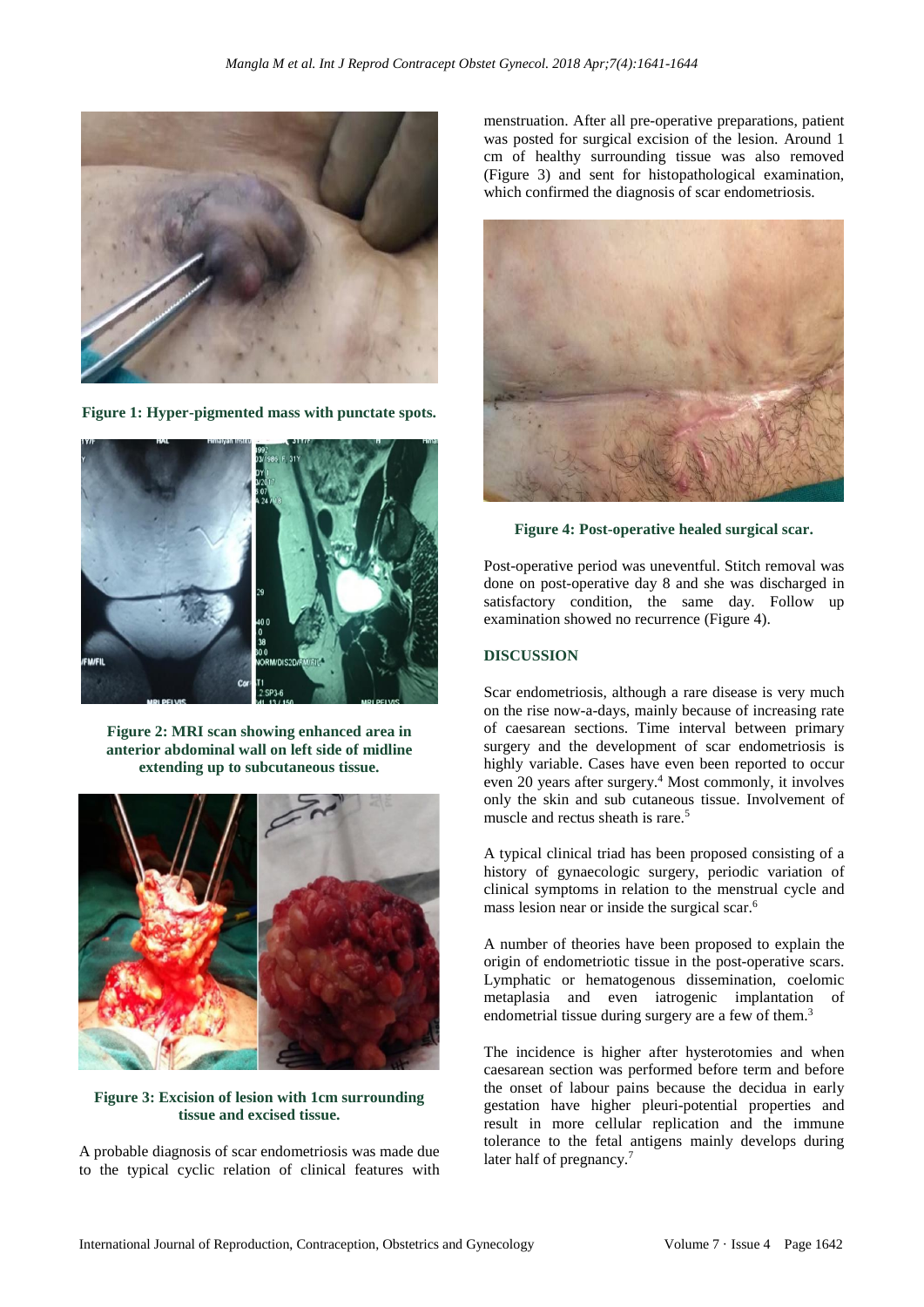Clinical diagnosis is difficult, as the cases usually approach the physician many years after primary surgery and even the clinical features may be deceptive.<sup>8</sup> Most common symptom is a palpable mass near the site of previous scar, which may also increase in size or become painful during menstruation. Rarely even, there may be discharge of blood or greenish colored fluid from the mass during menstruation, as was present in our case. However, the pain may even be non-cyclic and a palpable mass is not always present, further adding to clinical deception. In the past also lesions of scar endometriosis have been confused with lipoma, hematoma, stitch granuloma, incisional hernia, and even stitch abscess. Most often a high index of suspicion is needed for diagnosis of this condition. Ultrasonography, computed tomography scan, magnetic resonance imaging and also fine needle aspiration cytology have been useful for the diagnosis and also to know the extent of lesion.<sup>9-11</sup> MRI has been considered to be better than CT scan, especially for smaller lesions, mainly because of its high spatial resolution and also to better differentiate between the planes of muscle and sub cutaneous tissue.

Treatment of choice is wide local excision. Although, clear recommendations are lacking, excision of around 1 cm margin of healthy tissue, so as to prevent recurrence and risk of malignant transformation, has been suggested by some authors.<sup>12</sup> Sclerotherapy, by ultrasound guided injection of ethanol locally in the lesion has also been proposed as a treatment modality.<sup>13</sup> This has the benefit of avoiding a large defect in the abdominal wall, especially if the lesion is big in size. Medical treatment in the form of oral contraceptive pills, danazol and GnRH analogs have also been tried, but with limited success. A recurrence rate of around 4.3% has been reported in a few studies.<sup>12</sup>

Authors in the past have even suggested some measures that if brought into regular practice can reduce the risk of development of scar endometriosis. These measures should be incorporated into practice especially while training young obstetricians. The suture material used in closing the uterine wall should not be used in closing the layers of abdomen.<sup>14</sup>

The abdominal wound should be thoroughly washed and irrigated with liberal amount of normal saline, especially at both the corner sites, so that if some endometrial tissue is accidently implanted there, it is washed off. $15$  The sponge used to clean the endometrial cavity after the removal of placenta should be discarded and in no way be used for abdominal wound as this leads to increased amount of endometrial tissue being implanted at the site.

Another interesting recommendation made is that if a patient of scar endometriosis is willing for any future pregnancies, the excision should preferably be delayed to the time of after the next indicated caesarean, so as to prevent recurrence.<sup>16</sup>

#### **CONCLUSION**

Endometriosis of the scar should thus always be kept in the differential diagnosis of women presenting with a mass at or near the site of previous scar, especially after a history of gynaecological or obstetric surgery in the past.

*Funding: No funding sources Conflict of interest: None declared Ethical approval: Not required*

### **REFERENCES**

- 1. Pikoulis E, Karavokiros J, Veltsista K, Diamantis T, Griniatsos J, Basios N, et al. Abdominal scar endometriosis after caesarean section: report of five cases. West Indian Med J. 2011;60(3):351-3.
- 2. Ozel L, Sagiroglu J, Unal A, Unal E, Gunes P, Baskent E, et al. Abdominal wall endometriosis in the cesarean section surgical scar: a potential diagnostic pitfall. J Obstet Gynaecol Res. 2012;38:526e30.
- 3. Sengul I, Sengul D, Kahyaoglu S, Kahyaoglu I. Incisional endometriosis: a report of 3 cases. Can J Surg. 2009;52:444e5.
- 4. Wasfie T, Gomez E, Seon S, Zado B. Abdominal wall endometrioma after cesarean section: a preventable complication. Int Surg. 2002;87:175-7.
- 5. Celik M, Bülbüloglu E, Büyükbese MA, Cetinkaya A. Abdominal Wall Endometrioma: Localizing in Rectus Abdominus Sheath. Turk J Med Sci. 2004;34:341-3.
- 6. Esquivel-Estrada V, Briones-Garduno JC, Mondragon- Ballesteros R. Endometriosis implant in cesarean section surgical scar. Cir Cir. 2004;72:113- 5.
- 7. Gupta P, Gupta S. Scar Endometriosis: a Case Report with Literature Review. Acta Med Iran. 2015;53(12):793-5.
- 8. Sharma M, Nautiyal R, Chaturvedi J, Bhargava S. Scar endometriosis following caesarean section: a rare case report. Int J Reprod Contracept Obstet Gynecol. 2015;4:884-6.
- 9. Francica G, Giardiello C, Angelone G, Cristiano S, Finelli R, Tramontano G. Abdominal wall endometriomas near cesarean delivery scars: sonographic and color Doppler findings in a series of 12 patients. J Ultrasound Med. 2003;22:1041-7.
- 10. Amato M, Levitt R. Abdominal wall endometrioma: CT findings. J Comput Assist Tomogr. 1984;8:1213- 4.
- 11. Gupta RK, Naran S. Aspiration cytodiagnosis of endometriosis in an abdominal scar after cesarean section. Acta Cytol. 1995;39:603-4.
- 12. Horton JD, Dezee KJ, Ahnfeldt EP, Wagner M. Abdominal wall endometriosis: a surgeon's perspective and review of 445 cases. Am J Surg. 2008;196:207-12.
- 13. Bozkurt M, Cil AS, Kara D. Intramuscular Abdominal Wall Endometriosis Treated By